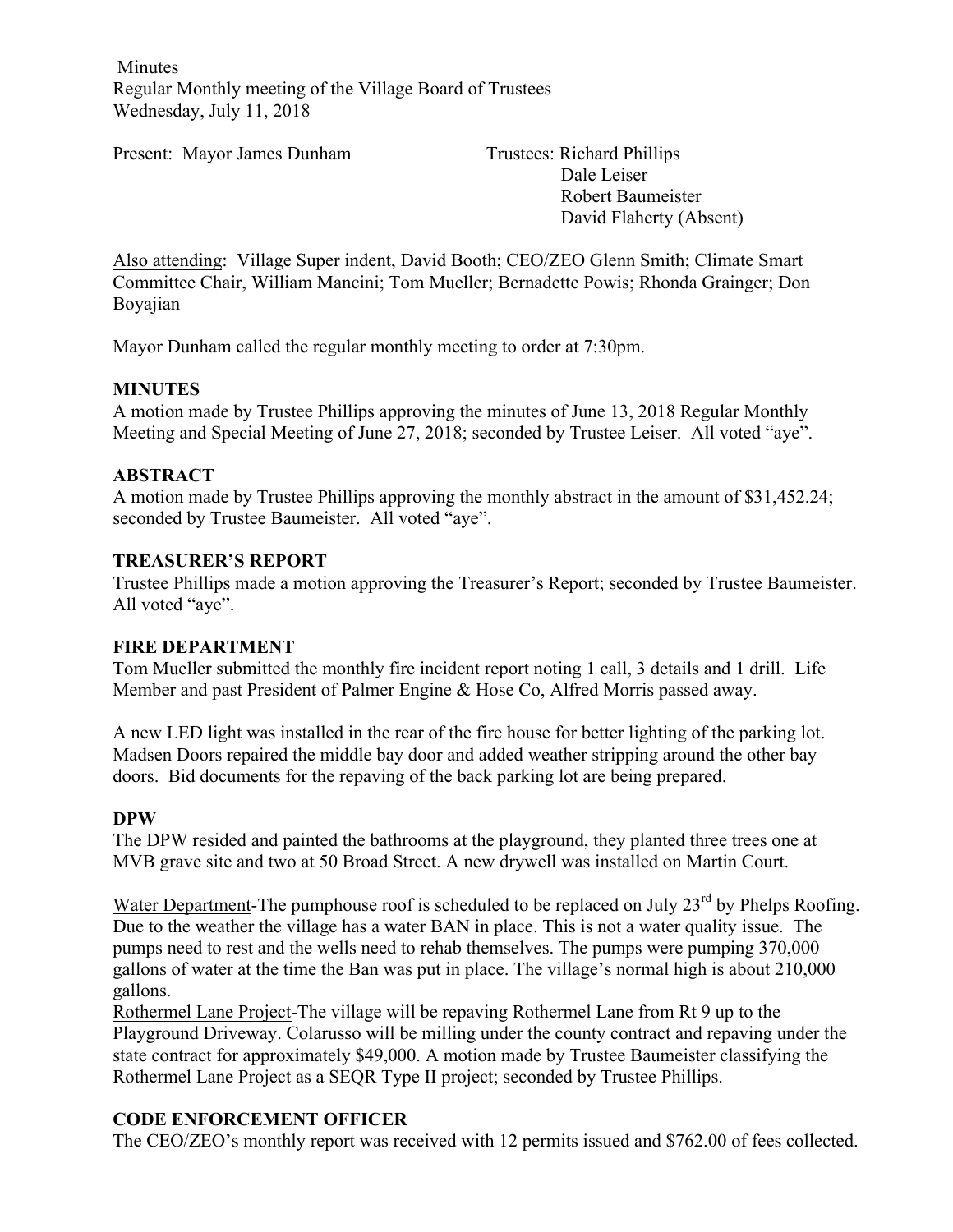Zombie Properties Ordinance- Is on hold until Glenn Smith and the Village Attorney meet to address any questions the attorney has on the proposed ordinance compared to the current village code.

Emergency Access Systems- Is a lock box system to allow fireman into a business if an alarm was to sound. Several towns are implementing the lock box and the CEO/ZEO would like the village to consider. The Emergency Access System is on hold until the village receives feedback from our Fire Department. The Chief will keep a log of the calls to a business to determine if they should move forward.

# **TREES**

The Sister City Tree was planted at MVB Grave Site for the upcoming ceremony with the Mayor from the Town of Buren in the Netherlands.

# **TRAFFIC CALMING STUDY**

The Town of Kinderhook is interested in splitting the cost of a variable speed sign. Former Trustee Brain Murphy will be receiving information on another sign to share with the Town of Kinderhook. Rothermel Lane-The village will consider removable speed bumps in the future for Rothermel Lane.

Request to lower speed on CR 21 between Old Post Rd & the Village Line- A response has not been received from the County, State or Town on the village's request to lower the speed.

# **CLIMATE SMART COMMUNITIES TASK FORCE**

Electric Vehicle Charging Station- The task force received three quotes from installers recommended by NYSERDA. An RFP will be drafted for the plans of an electric charging station and submitted to the contractors. The grant application, submitted in April for the installation of an electric vehicle charging station in the municipal parking lot, has been approved by NYSERDA in the amount of \$16,000. The task force is currently discussing various options for completion of the project in keeping with the character of the district. They will be meeting with their new Senior Planner from the Capital District Regional Planning Commission, Tara Donadio. Village Solar-Mr. Mancini contacted a number of firms involved in Community Solar Project in NYS to obtain proposals for solarizing the Village buildings. So far, only one, Forefront Power, has responded. Mr. Mancini forwarded the village's utility bills to Forefront's Bryan Eckstein.

## **WILLIAM STREET RT. 9 TO MAIDEN LANE**

The William Street project is an \$830,000 project with approximately \$310,000 of water main replacement work. The deadline to apply for the State Infrastructure Grant Program is September 7, 2018. The village was also informed by Rich Winters from NYRWA there is funding for water projects through USDA. Mayor Dunham emailed the grant consultants of this for their review. Mayor Dunham is hopeful the village will receive funding for the water main and to have the William Street Project start next spring.

## **GHENT BAND**

The Ghent Band will play in the Village Square Wednesday, August 8, 2018.

## **ZONING BOARD**

Minutes of February 26, 2018 and April 23, 2018 meeting were received. A motion made by Trustee Phillips to adopt the new Zoning Board Application requirements; seconded by Trustee Leiser. All voted "aye".

A motion made by Trustee Baumeister to approve Mayor Dunham's appointment of William Barford to finish William Van Alstyne' s term as a Zoning Board member; seconded by Trustee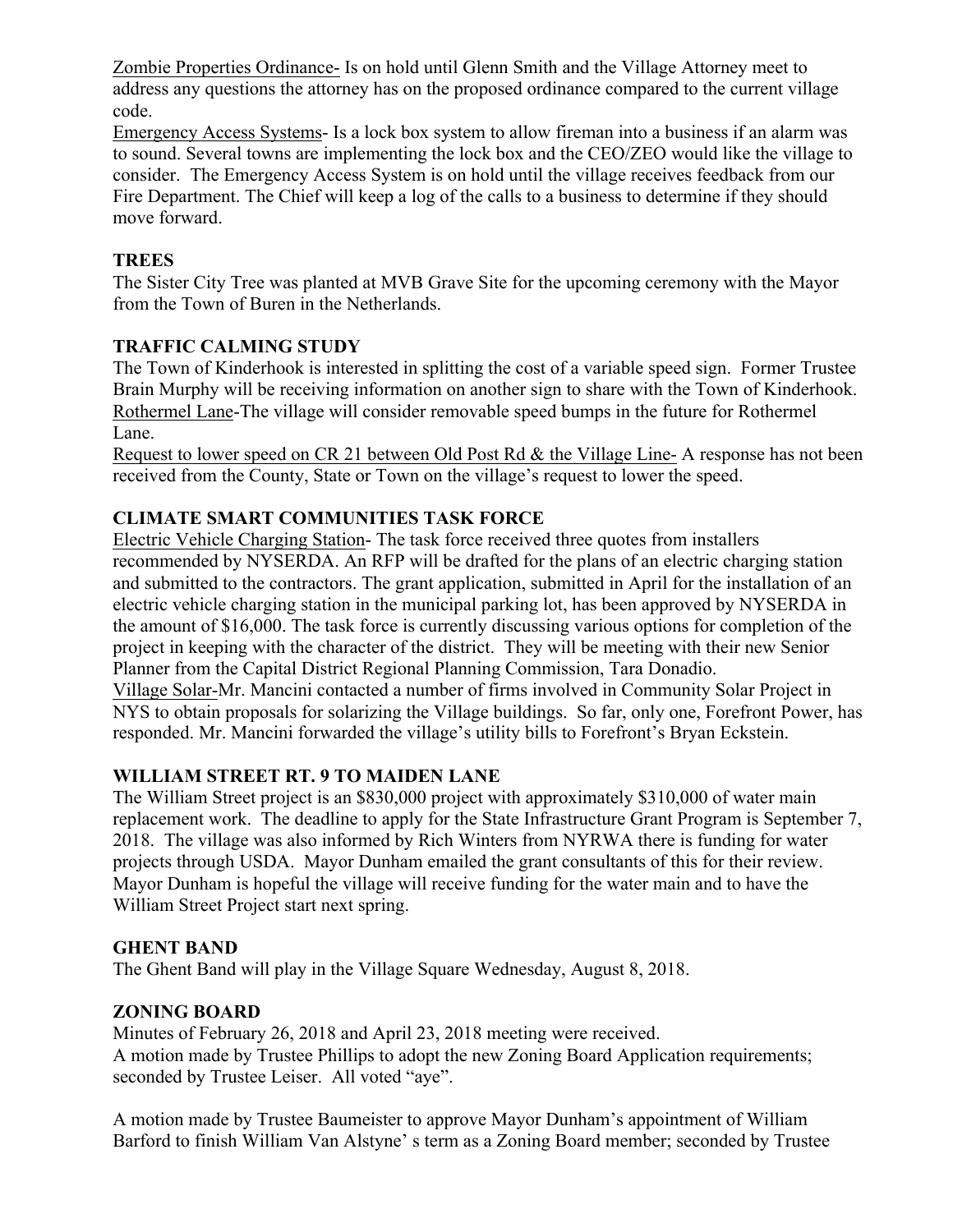Phillips. All voted "aye". Mayor Dunham thanked William Van Alstyne for his time served on the Zoning Board.

# **PLANNING BOARD**

Minutes of May 3, 2018 meeting were received.

## **HISTORIC PRESERVATION COMMISSION**

The meeting was canceled no new business.

## **ECONOMIC DEVELOPMENT DIRECTOR**

EDC Director, Renee Shur was unable to attend the meeting but she emailed her monthly report. Netherlands Sister City- the Mayor of the Town of Buren and Buren's event planner, Mark Hofmen will be visiting Kinderhook from July  $30<sup>th</sup>$  –August  $4<sup>th</sup>$ , 2018. Renee has created an itinerary for them. Mayor Dunham will be hosting a dinner and has invited the Village Board and their wives. Food Truck night- The first Food truck night was June 28th and was a great success. The next scheduled Food Truck night is August 23<sup>rd</sup>.

Kinderhook Creek Revitalization Study- EDC Director, Renee, Mayor Dunham, and Valatie Mayor Argyle will be meeting with Barton & Loguidice Tuesday morning to work on the Water Front Revitalization grant and the Hudson Greenway Grant.

## **VILLAGE HALL**

Masonry Work-Lance Glenn from Stonemasonry will be starting the repointing of the brick work on the village hall next week. He is proposing to work two evenings a week and Saturdays and is expecting to complete the work within 2-3 months.

## **VILLAGE POLICIES**

Trustee Phillips forwarded a draft alcohol policy to the village board for their review. He will review with the village attorney before having the employees of the village sign.

## **UNPAID WATER, SEWER & TAX BILLS**

Water and Sewer bills- The unpaid balance for water is currently at \$3,718.22 and the new sewer billing for \$10,031.25 was billed. Village Tax bills were sent on June 1, 2018.

## **WASTE WATER COLLECTION PROJECT**

Anti-Siphon Valve- Mayor Dunham stated the pump house readings have been varying with the water bill reading. Mayor Dunham contacted Emmons Pump to schedule their yearly maintenance.

## **ALBANY HUDSON ELECTRIC TRAIL**

Mayor Dunham will be meeting with the village attorney to discuss the procedures on the acquisition of the 25ft stripe from Samascott's Orchard. The strip is needed to connect the trail to Albany Ave. Andy Beers is working on the final Environmental Impact Statement with a 30 day public comment period. A committee, Columbia Friends of the trail, has formed to maintain portions of the trail where municipalities have not agreed to maintain the trail.

## **SIDEWALK**

Church Street Project-The village requested four quotes for the replacement of a 4ft wide 166 ft sidewalk. The village received two bids; Banker Enterprise for \$11,586.80 and Tom Hall Construction of \$7,250.00. A motion made by Trustee Baumeister to award Tom Hall the bid for \$7,250; seconded by Leiser. The height of the sidewalk will be raised to save the elm tree by the church parking lot.